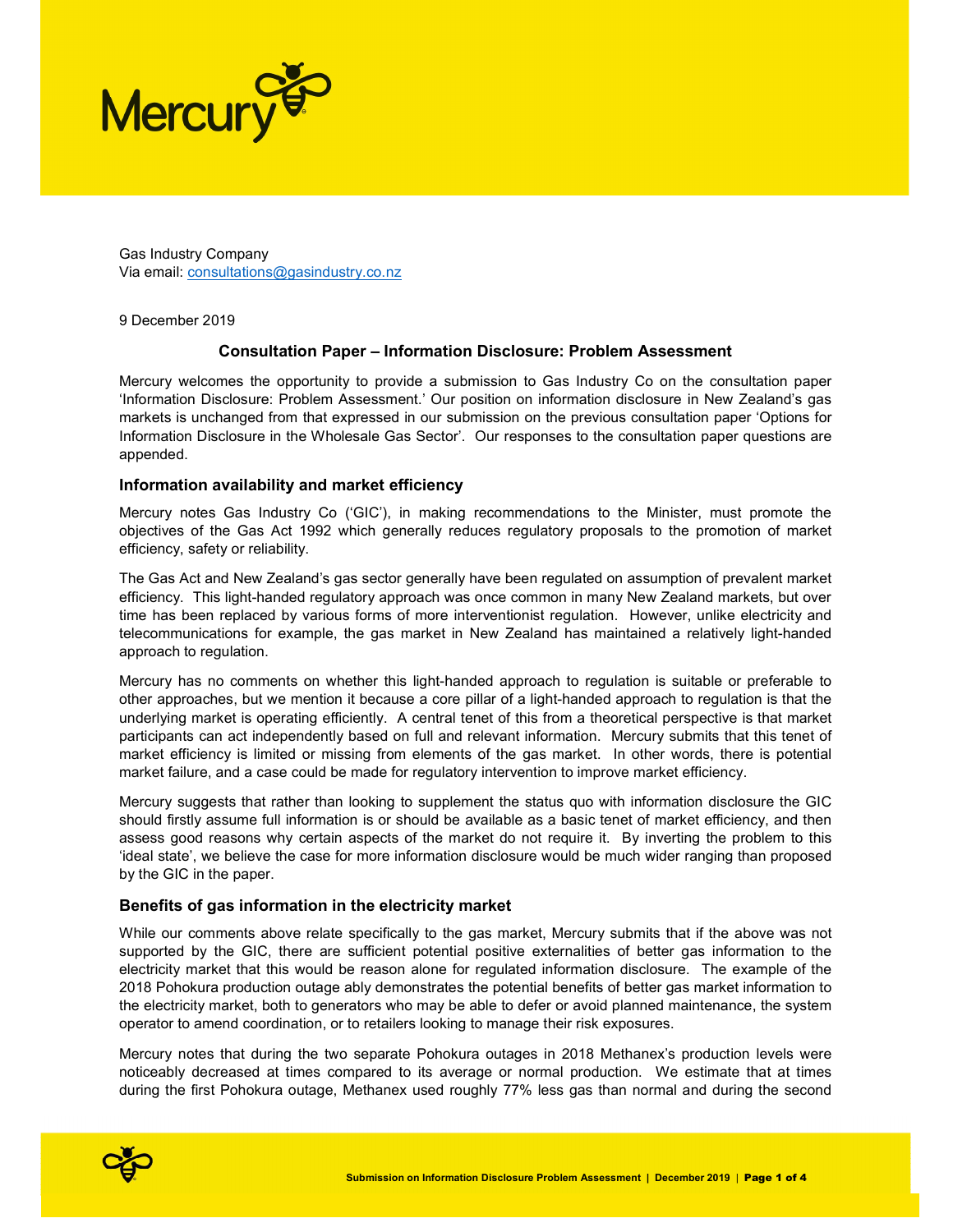outage Methanex typically consumed 50% less gas throughout the outage than normal.<sup>1</sup> These are considerable variances in gas consumption which subsequently had a direct impact on gas availability and therefore the potential trading strategies of thermal electricity generators. Mercury, and other electricity participants less active in the upstream gas sector, would be at a considerable commercial disadvantage to generators with gas information in similar outage situations in the generation market.

To demonstrate further from the perspective of a retailer, the value of the information asymmetry from the Pohokura outage(s) would theoretically be the costs avoidable by a retailer who was unaware of the outage for the entire period between the outage first occurring and information being made available subsequent to the outage. During this period a retailer would be exposed to higher wholesale electricity prices and would have insufficient information on the cause of these prices and the basis on which to organise sufficient, or any, risk management instruments. The cost difference between these two information points could have been millions of dollars over a period of several weeks from a single event. While the higher prices might have been unavoidable, having full information on gas outages could have allowed a retailer to seek cover.

We support the GIC working with the Electricity Authority on this. We also note s43ZN(b)(i) of the Gas Act specifically refers to "New Zealand's energy needs" so we think making a the limb of ensuring competitive market arrangements could apply more widely than a specific focus on gas as a fuel, particularly alongside s43ZN(b)(v) which requires proper and efficient management of risks relating to security of supply (of New Zealand's energy needs).

Refer to the cover letter in our submission on the 'Options for Information Disclosure in the Wholesale Gas Sector' for additional comments on the electricity market.

## Different forms of regulation available

In addition to the GIC's discussion that approaches to information disclosure could be in the form of a principles-based, rules-based or voluntary approaches, we also note the type of intervention could change depending on the benefits and scope of potential missing information. For example, using a positive externality approach, it might be most viable for the GIC to consider recovering levies in order to offset costs participants would incur in providing information.

It is not immediately obvious to us what type of confidential information Methanex holds such that it does not support information on outages but as the main consumer of gas in New Zealand any sort of information regime must include some information on its consumption. We suggest the GIC works with Methanex on this. A potential solution is to trace the information disclosure further upstream where Methanex's production is anonymised or aggregated.

## PEPANZ voluntary process

We note that PEPANZ has prepared a voluntary information disclosure regime and also that the GIC must be satisfied any regulatory objectives cannot be met by non-regulatory means. Mercury reserves comment on that process but asks the GIC to pursue whichever option it thinks will ensure optimal gas information availability for all participants.

If you have any questions on this submission, please contact me at john.bright@mercury.co.nz.

Yours sincerely,

John Bright Regulatory Strategist

<sup>1</sup> All numbers construed from Gas Industry Co's presentation to the Security & Reliability Council (October 2019)



ł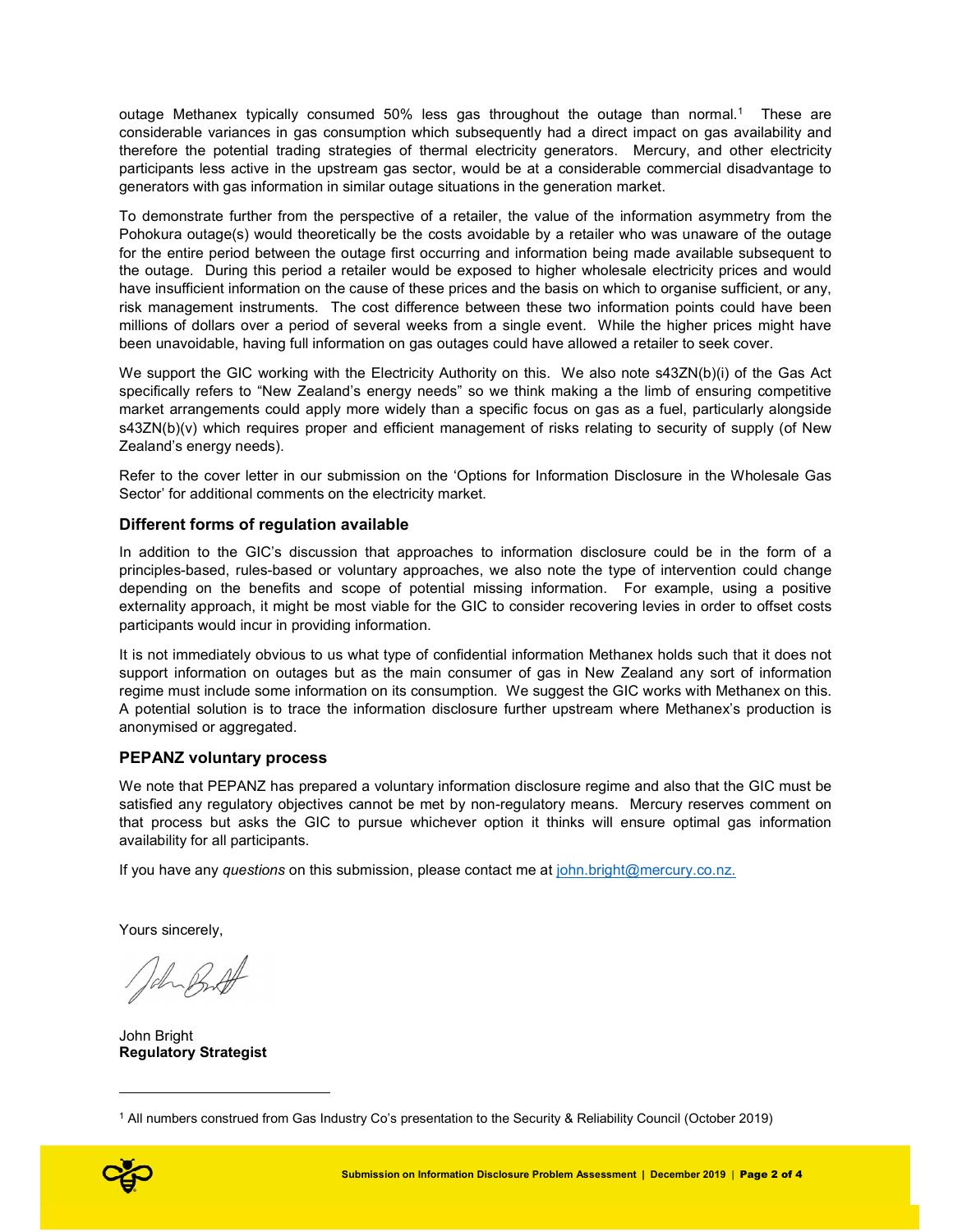

| Question |                                                                                                                                                                                                                                                             | <b>Comment</b>                                                                                                                                                                                                                                                                                                                                                                                                                                                                                                                                                                                                                                                                                                                                                    |
|----------|-------------------------------------------------------------------------------------------------------------------------------------------------------------------------------------------------------------------------------------------------------------|-------------------------------------------------------------------------------------------------------------------------------------------------------------------------------------------------------------------------------------------------------------------------------------------------------------------------------------------------------------------------------------------------------------------------------------------------------------------------------------------------------------------------------------------------------------------------------------------------------------------------------------------------------------------------------------------------------------------------------------------------------------------|
| $Q1$ :   | Do you have any comments on our<br>approach to the analysis?                                                                                                                                                                                                | Mercury accepts the GIC's approach to the analysis.                                                                                                                                                                                                                                                                                                                                                                                                                                                                                                                                                                                                                                                                                                               |
| $Q2$ :   | Have we identified all of the relevant<br>information elements in this list?                                                                                                                                                                                | Yes.                                                                                                                                                                                                                                                                                                                                                                                                                                                                                                                                                                                                                                                                                                                                                              |
| $Q3$ :   | Do you agree with our assessment for<br>gas production outage information?<br>Have we missed aspects of the issue or<br>are there parts that have not been<br>described correctly? Please include<br>details and any examples in your<br>response.          | Yes. There are clear benefits to a variety of gas market participants<br>including upstream producers, downstream users, traders, and those<br>in related markets from efficiency, fairness<br>and reliability<br>perspectives.<br>We do not think the costs of such a scheme will outweigh the<br>benefits, even if the benefits may be difficult to quantify. Even basic<br>information hosted on the GIC's website would be a material<br>improvement on the status quo which would come at negligible cost.<br>We note Todd's point that reliance on outage information may create<br>a risk for the discloser, however an understanding that information<br>was provided on a best endeavour's basis could ward off any<br>concerns.                         |
| $Q4$ :   | Do you agree with our assessment for<br>major gas user facility outage<br>information? Have we missed aspects of<br>the issue or are there parts that have not<br>been described correctly? Please<br>include details and any examples in your<br>response. | We support major gas users having to disclose information on their<br>planned and unplanned facility outages.<br>Relatively few parties<br>consume most of the gas in New Zealand and significant changes in<br>demand can have a large impact on the price and supply of gas<br>which, at the very least, can influence the electricity sector. This can<br>manifest itself in the form of different bids or trading strategies in<br>electricity generation.<br>As mentioned in our cover letter, if Methanex is concerned this<br>disclosure would be costly or commercially sensitive we welcome<br>efforts to disclose outage information further upstream (i.e. at a<br>welded point or gas field level) or some other way of<br>aggregated/anonymous data. |
| $Q5$ :   | Do you agree with our assessment for<br>gas storage outage information? Have<br>we missed aspects of the issue or are<br>there parts that have not been described<br>correctly? Please include details and<br>any examples in your response.                | Yes, we agree with the assessment.                                                                                                                                                                                                                                                                                                                                                                                                                                                                                                                                                                                                                                                                                                                                |
| $Q6$ :   | Do you agree with our assessment for<br>transmission pipeline outage<br>information? Have we missed aspects of<br>the issue or are there parts that have not<br>been described correctly? Please<br>include details and any examples in your<br>response.   | Yes, we agree with the assessment if OATIS/TACOS publicly<br>displays this information in a timely manner (and will always do so).                                                                                                                                                                                                                                                                                                                                                                                                                                                                                                                                                                                                                                |
| Q7:      | Do you agree with our assessment for<br>contract price and volume information?<br>Have we missed aspects of the issue or<br>are there parts that have not been<br>described correctly? Please include<br>details and any examples in your                   | No.<br>Mercury is comfortable with bilateral parties not having to disclose<br>confidential information however the prevalence of bilateral<br>contracting makes it difficult for other market participants to have a<br>reasonable insight into the current wholesale price (and volume) of                                                                                                                                                                                                                                                                                                                                                                                                                                                                      |